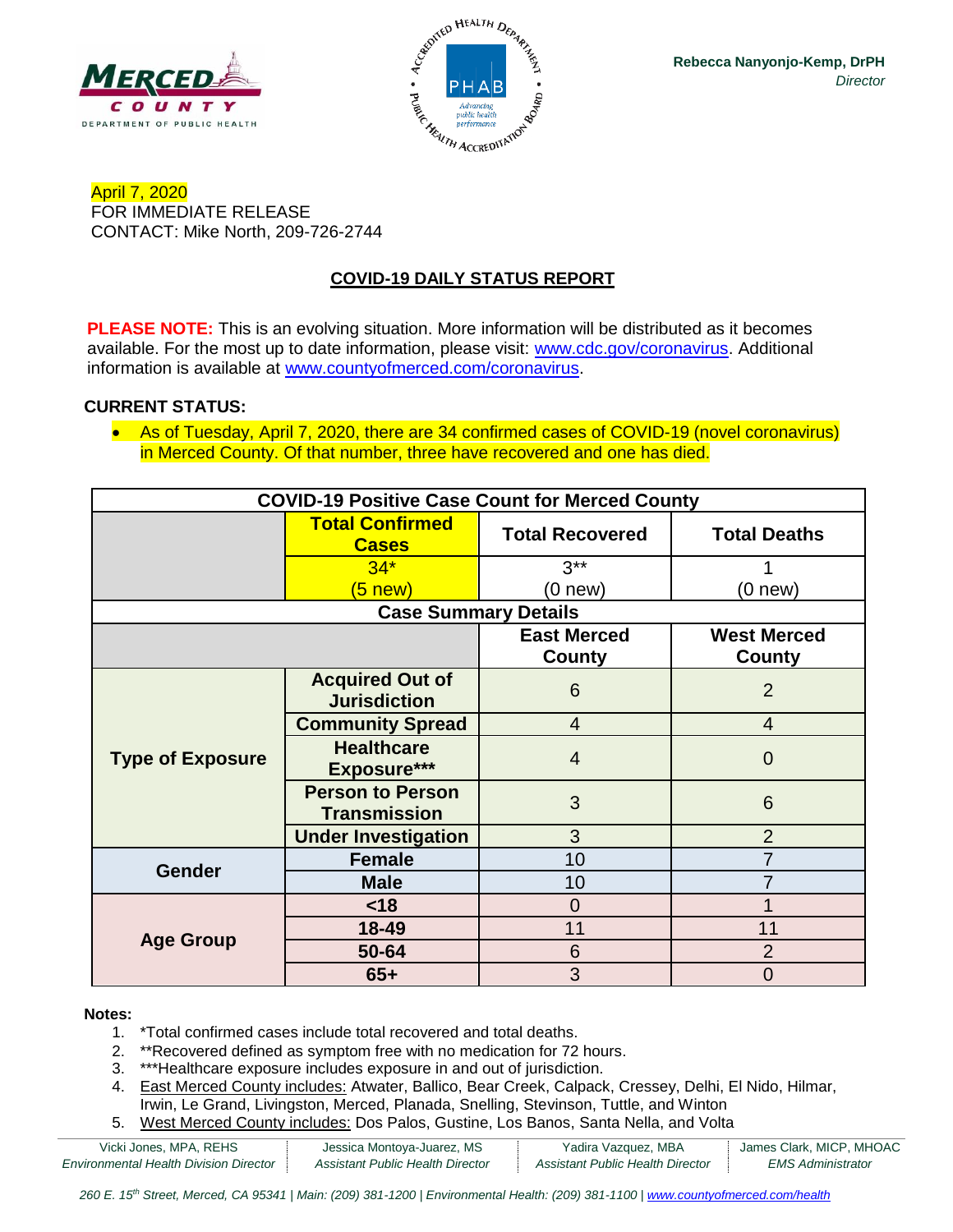- On Sunday (April 5), the Merced County Department of Public Health confirmed the first death of a Merced County resident with COVID-19. The resident was a male under the age of 65 with underlying health conditions.
- Based on information provided by individuals who test positive, Public Health staff will continue to assess risks of exposure and contact any affected individuals.
- Due to privacy laws, the Public Health Department cannot release identifying information related to positive cases.
- UPDATE ON TESTING FIGURES: Until further notice, updated numbers regarding individuals tested for COVID-19 will no longer be included in these updates. The daily figure that has previously been provided only included the total number of people tested within the public health system, but not the commercial lab system, hospitals and clinics (the Public Health Department is not provided those numbers). Due to a significant increase in commercial lab system tests, that daily total would not be an accurate portrayal of how many people have been tested at this time. Following the example of other counties, the Public Health Department is currently working on a new process to more comprehensively capture negative testing results from all lab sources for inclusion on future reports. The Public Health Department already captures, and releases, all positive testing results.
- In California, there are 16,309 active cases and 387 deaths.

### **RECENT ACTIVITIES:**

- Merced County Public Health continues to coordinate with federal, state and local partners to further prepare us for future impacts. This includes working with the California Department of Public Health and the Centers for Disease Control and Prevention to monitor COVID-19.
- In coordination with the Merced County Office of Emergency Services, daily situational status calls continued this week with local government agencies, schools, and healthcare professionals in our community.
- Save the Date! Merced County will host a "Small Business Resources" webinar from 3 to 4 p.m. Thursday, April 16. Details on how to access/register for the webinar will be included in future updates. The webinar will cover resources currently available to small business owners and non-profit organizations amidst the COVID-19 pandemic.
- In partnership with Dignity Health, Merced County and the City of Merced, Rotary Community Corps Merced County has established a collection and distribution system for those who want to make and donate face masks. Drive-through drop-off: 755 W. 15<sup>th</sup> St., Merced (Merced Senior Community Center), 7 a.m. to 12 p.m. Monday-Friday. Masks will be distributed back to the communities they were donated from. More info: [www.rccmercedcounty.org](http://www.rccmercedcounty.org/)
- Today, April 7, the Merced County Public Health Officer issued a new Health Order that:
	- $\circ$  Directs health care providers to report patients with febrile respiratory illness to the **Merced County Department of Public Health;**
	- o Directs employers to screen employees for febrile respiratory illness;
	- o Directs residents to self-monitor for signs of COVID-19 and appropriately isolate if necessary;
	- $\circ$  Strongly encourages all residents to wear a cloth face covering whenever out in public to reduce the spread of the illness. This is in addition to the continued requirement of at least 6 feet of social distancing.
- Last week, a #StayHomeSaveLives social media campaign was launched to encourage people to stay home to help slow the spread of COVID-19. More information: [www.facebook.com/MercedCounty](http://www.facebook.com/MercedCounty)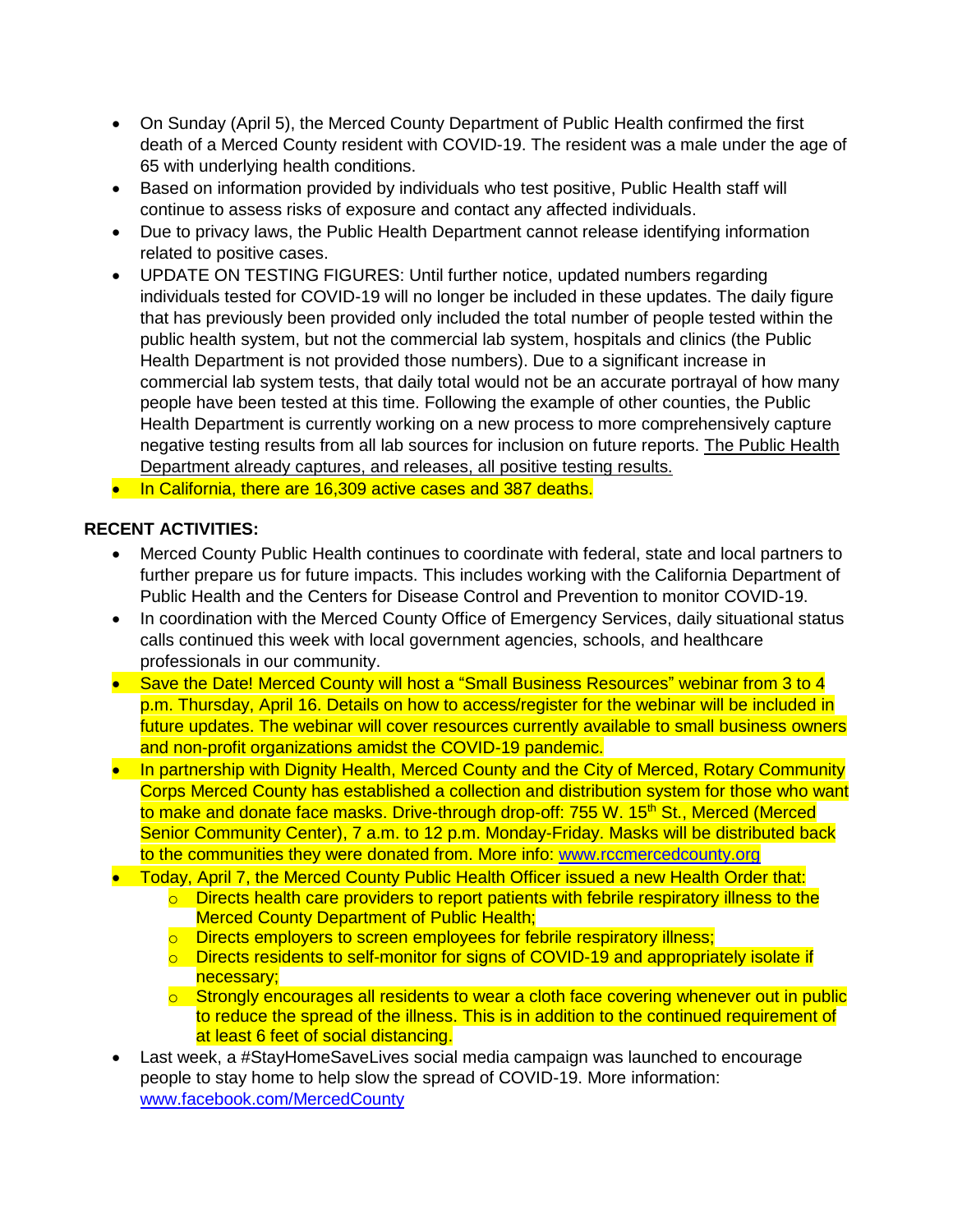- The Merced County Office of Emergency Services and Merced County Department of Public Health proclaimed a local and public health emergency March 13 in order to help address the outbreak. The Board of Supervisors ratified those actions during a March 16 special meeting.
- On March 19, Governor Gavin Newsom announced Executive Order N-33-20, asking California residents to stay at home. On March 20, Merced County's Health Officer also issued an Order directing County residents to remain in their places of residence except to perform or receive essential services.
- The Merced County Public Health Department Operations Center was opened Jan. 27, 2020 (72 days) in order to prepare for COVID-19 in and around our community. The Merced County Emergency Operations Center is activated at a Level 1.

## **COVID-19 TESTING UPDATE:**

- Within the public health system, every person who has met CDC criteria for severe disease within Merced County has been tested. Testing has been limited across the state of California, as noted multiple times by state officials as a barrier to response.
- Public Health is actively identifying other methods to enhance testing capability for providers throughout the community and increase testing county-wide. We will continue to be notified should positive tests come through either system (public health or commercial).
- Recently, Merced County opened two "mobile specimen collection sites" for COVID-19 in order to streamline testing capabilities. Initially, there will be two collection days per week, one on the westside of the County, and one on the eastside of the County. Each site will remain open for four hours per day. Additional hours per day and days per week may become more frequent if supply and personnel availability increase.
	- o **PLEASE NOTE**: Use of these mobile specimen collection sites are by appointment only, and you must have a prescription from a physician and prior approval from the Merced County Department of Public Health. If you do not have a provider and have symptoms call 209-381-1180 for a phone consultation. Anyone without prior approval will not be tested. Locations will be provided to clients once appointments are made. Call 209-381-1180 for more information.

### **COVID-19 SYMPTOMS AND PRECAUTIONS:**

- Coronavirus symptoms include: mild to severe respiratory illness, fever, cough and difficulty breathing. If symptoms develop, individuals should stay at home to limit exposure to others.
- Anyone who has had contact with a person with possible COVID-19 infection and has the above symptoms should call his/her local health department/health care provider immediately.
- Do not go to your provider's office without calling ahead. Do not call 911 for suspected COVID-19 unless you are having a medical emergency.
- During the flu season, there are steps you can take to protect your health and the health of those around you:
	- o Wash your hands regularly with soap and water for 20 seconds.
	- o Avoid touching your eyes, nose, or mouth with unwashed hands.
	- o Avoid close contact with people who are sick.
	- $\circ$  Stay away from work, school or other people if you become sick with respiratory symptoms such as fever and cough.
	- o Cover sneezes or coughs with a tissue, then throw the tissue in the trash.

# **ADDITIONAL RESOURCES:**

- **Sign up for COVID-19 alerts[:www.countyofmerced.com/coronavirus](http://www.countyofmerced.com/coronavirus)**
- Merced County Public Health COVID-19 **Information Webpage**: